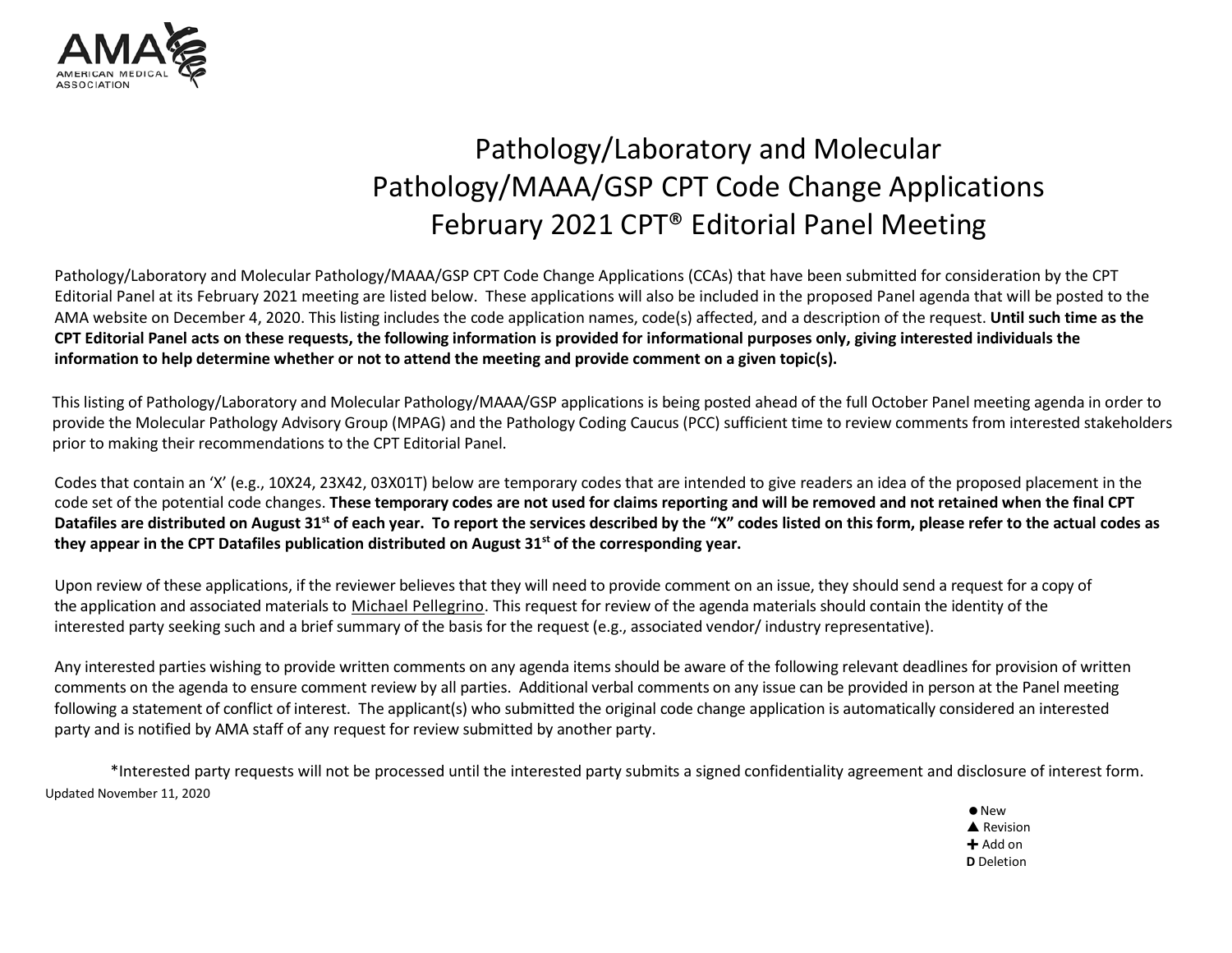

Please follow the instructions in the correspondence that accompanies the materials.

| and Molecular Pathology, Multianalyte Assays with Algorithmic Analyses, |  |  |  |  |
|-------------------------------------------------------------------------|--|--|--|--|
| and Genomic Sequencing Procedures                                       |  |  |  |  |
| <b>Deadlines for Interested Stakeholders</b>                            |  |  |  |  |
| November 20                                                             |  |  |  |  |
| November 30                                                             |  |  |  |  |
|                                                                         |  |  |  |  |

During the time between now and the Panel meeting, this listing of Pathology/Laboratory and Molecular Pathology/MAAA/GSP CCAs may be modified to reflect changes – additions, deletions or updates. Please check back frequently for the most up to date information. Outcomes on these actions will be listed in the CPT Editorial Panel Summary of Actions for the February 2021 meeting, which will be published on or before March 8, 2021 to the CPT home page of the AMA website **<http://www.ama-assn.org/go/panel-actions>**.

| <b>Name</b>               | Code #          | <b>Request-Description</b>                                                                              |
|---------------------------|-----------------|---------------------------------------------------------------------------------------------------------|
|                           |                 |                                                                                                         |
|                           |                 |                                                                                                         |
| Interleukin 6 Immunoassay | $\bullet$ 835X1 | Add code 835X1 to report Interleukin 6 testing for evaluation of inflammation, diabetes, stroke, or CVD |
|                           |                 |                                                                                                         |
|                           |                 |                                                                                                         |

Updated November 11, 2020

 $\bullet$  New **▲ Revision**  $+$  Add on **D** Deletion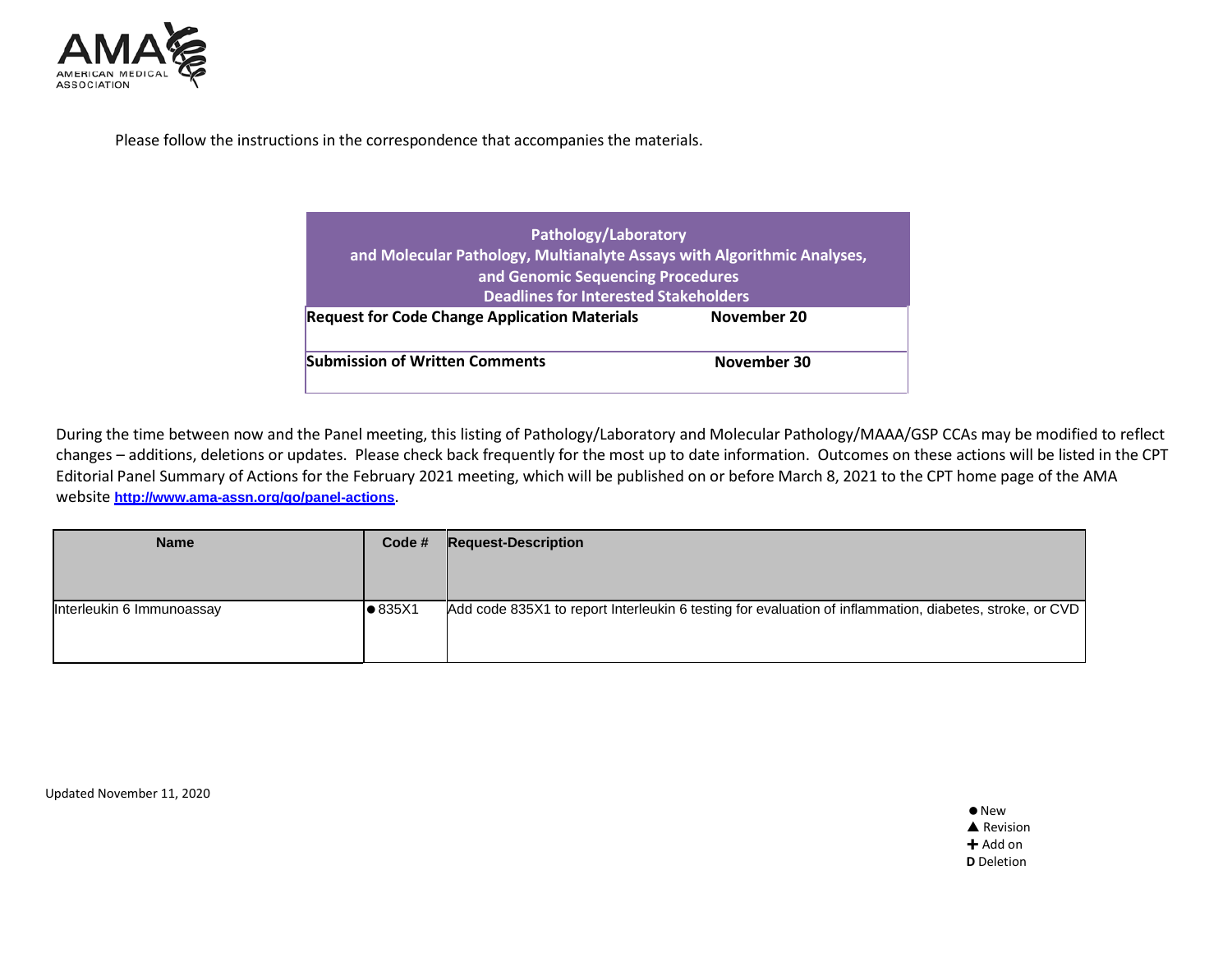

| <b>Name</b>                                                                       | Code #                                                                                               | <b>Request-Description</b>                                                                                                                                                     |
|-----------------------------------------------------------------------------------|------------------------------------------------------------------------------------------------------|--------------------------------------------------------------------------------------------------------------------------------------------------------------------------------|
|                                                                                   |                                                                                                      |                                                                                                                                                                                |
| Neuromyelitis Optica (NMO) Antibody Testing                                       | $\bullet 860XX$<br>$\bullet$ 860 $\times$ 1<br>$\bullet$ 860X2<br>$\bullet$ 863X2<br>$\bullet$ 863X3 | Add 5 codes to identify aquaporin-4 (860XX, 860X1, 860X2) and myelin oligodendrocyte glycoprotein<br>(MOG-IgG1) (863X2, 863X3) antibody testing for autoimmune et al disorders |
| Light Chains (Kappa and Lambda) Testing                                           | • 836XX                                                                                              | Add code 836XX to report light chains (kappa, lambda)                                                                                                                          |
|                                                                                   |                                                                                                      |                                                                                                                                                                                |
| Pancreatic Elastase Quantitative Test                                             | ▲82656<br>$\bullet$ 862X2                                                                            | Revise code 82656 to be a parent code and add a child code 826XX to report quantitative pancreatic<br>Elastase                                                                 |
| Deamidated Gliadin Peptide (DGP) Ig Test-Celiac · 862XX<br><b>ID</b> <sub>x</sub> |                                                                                                      | Add code 862XX to report Gliadin (deamidated) (DGP) antibodies for each immunoglobulin class                                                                                   |
| Endomysial Antibody (EMA) Ig Test-Celiac Dx                                       | •862X0                                                                                               | Add code 862X0 to report Endomysial Antibodies for each immunoglobulin class                                                                                                   |

Updated November 11, 2020